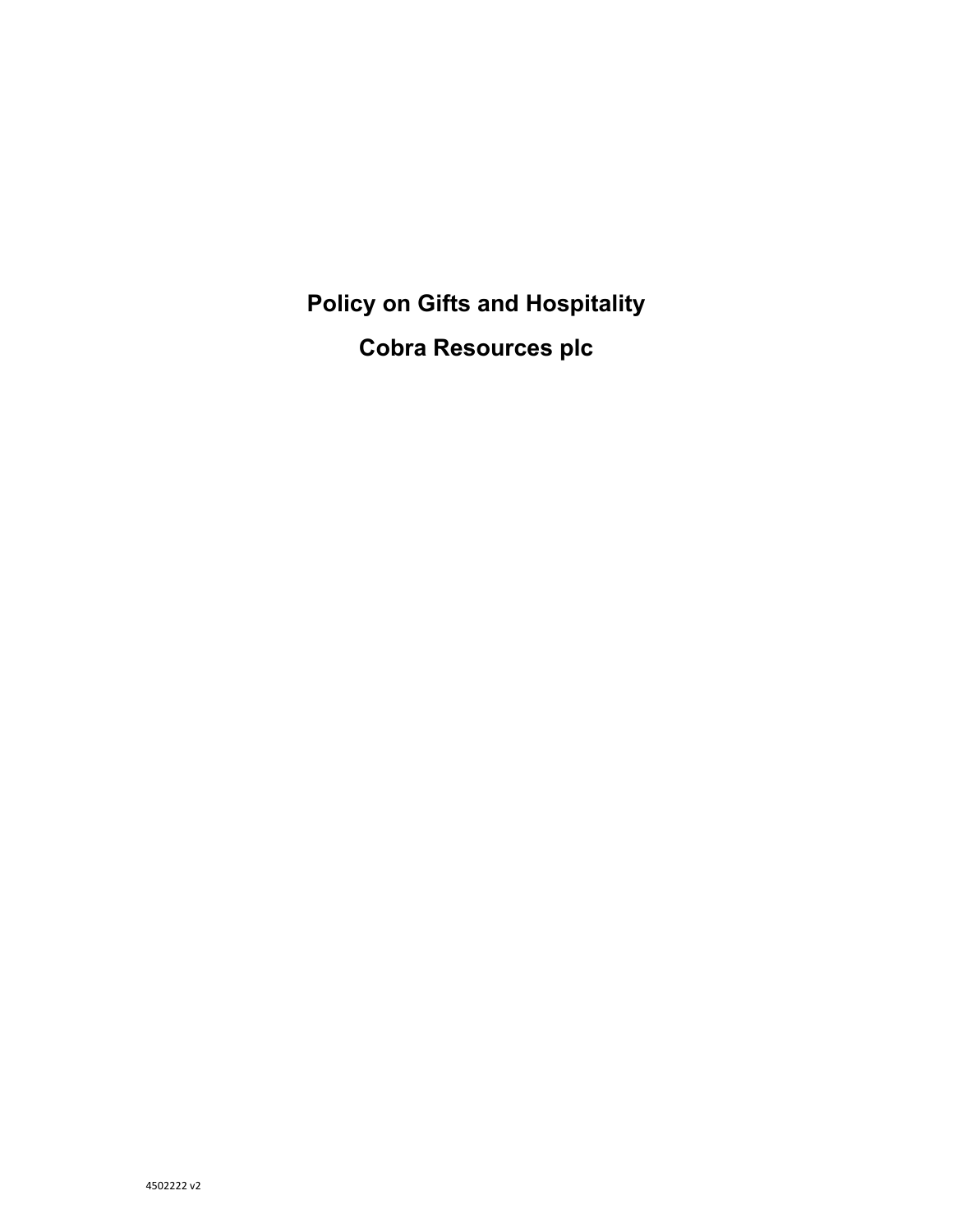### 1. **GENERAL PRINCIPLES**

The Company considers the offering and receipt of corporate hospitality to be an important part of establishing and enhancing good relations with our business partners, including suppliers, customers and other business partners. Offering and receiving small gifts may also play a part in fostering friendly business relations.

However, giving or receiving hospitality or gifts which are excessive or inappropriate does not help to build good relations, and may create the impression of undue pressure or improper influence. This could damage our reputation. In some cases, gifts or hospitality may be considered to be bribes under applicable anti-bribery law, with consequent criminal penalties. It is therefore essential that you comply with this Policy whenever giving or receiving gifts or hospitality to or from the Company's business partners, or otherwise in the context of the Company's business. This Policy should be read in conjunction with the Company's Anti-Bribery and Corruption Policy.

Giving or receiving hospitality (including meals, accommodation and transport) is permitted (subject to the recording and approval requirements set out in this Policy) provided that the hospitality is not provided for an improper purpose and the nature, style and tone of any hospitality is reasonable in the circumstances and could not be perceived as lavish, disproportionate, or inappropriate. Particular care must be taken when giving gifts or hospitality to public officials (including employees of state-owned companies and of public international organisations).

You must follow the procedures set out in this Policy for recording gifts and hospitality. Before offering or accepting gifts or hospitality, check whether you need prior approval. Be careful to keep relevant receipts, as reimbursement for expenses on gifts and hospitality will only be paid on proof of expenditure, e.g. receipt or invoice.

Failure to comply with the rules in this Policy is a serious matter, and may result in disciplinary action against you. If you wish to discuss the offer or receipt of gifts or hospitality, or to receive further guidance, please contact the Compliance Officer.

Note that 'hospitality' includes lunches and dinners, as well as entertainment such as invitations to concerts and sporting events.

Note that a 'benefit' could include the offer of a charitable donation or sponsorship. 'Supplier' in this Policy includes companies / entities seeking to become a supplier to the Company or one of its subsidiaries.

A table summarising the value limits can be found in Annex 1 to this Policy. Note that there are different value limits for different jurisdictions, and you should check with the Compliance Officer for local contact information and limits. Further note that the value limits referred to in this Policy apply to both individual gifts and/or instances of hospitality, and the cumulative value over one calendar year of gifts and/or instances of hospitality from/to a party.

This Policy applies to all the Company employees and workers, including directors, non-executive directors and other corporate officers, staff of any subsidiary in which the Company has a controlling interest, as well as agency workers, secondees, consultants and contractors, irrespective of their location, function, grade or standing, engaged by the Company on its behalf and under its effective control.

### 2. **RECEIVING GIFTS / HOSPITALITY**

#### 2.1 **In general**

Do not accept a gift or hospitality where you consider that the person offering the gift or hospitality intends to influence improperly a business decision, or other action, that you are due to take, or perform, or to reward you improperly in relation to a business decision or action.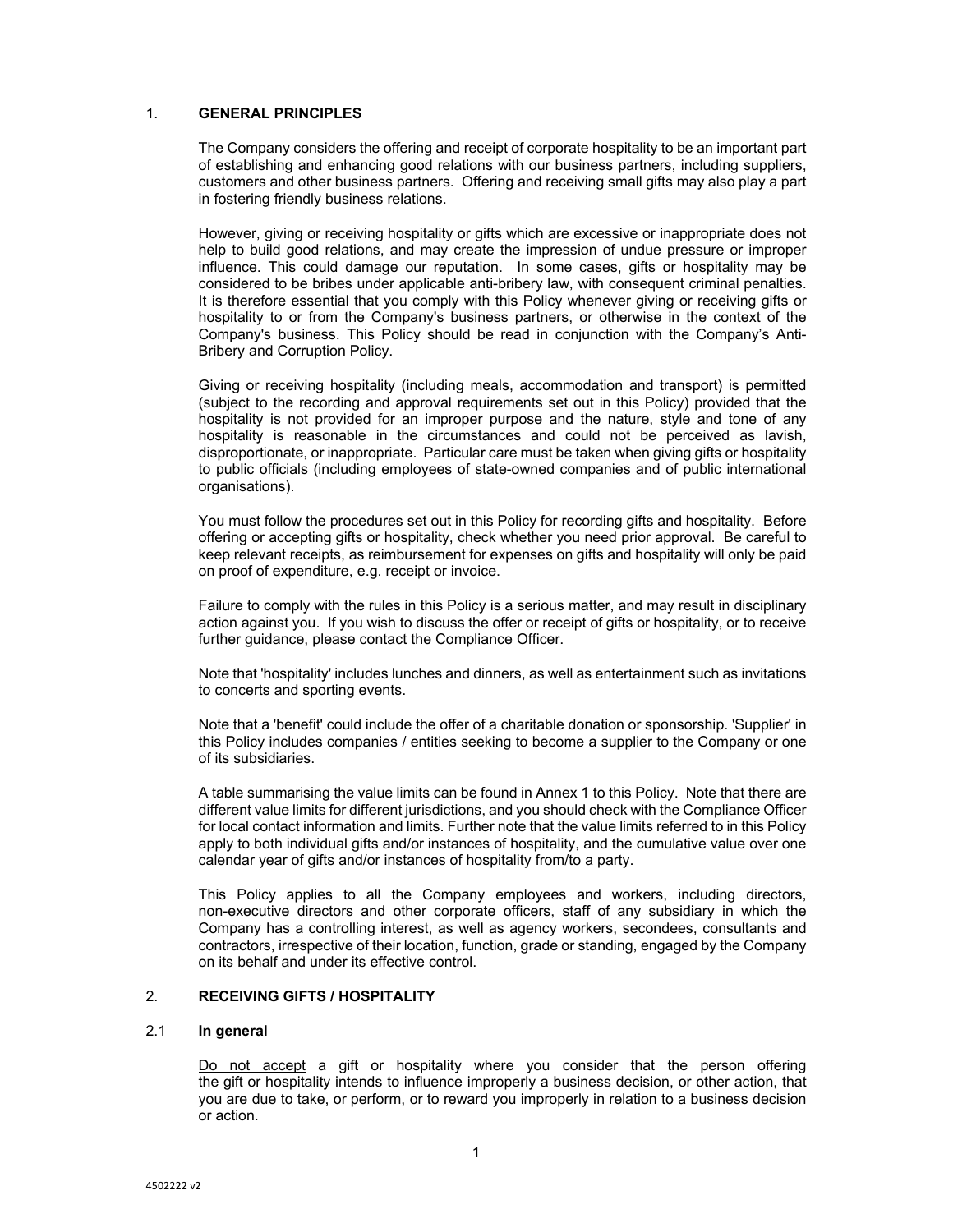Similarly, do not accept a gift or hospitality if you consider that it might lead to the appearance that you might be improperly influenced by such gift or hospitality.

All business gifts or benefits received should be reported unless of an insignificant value. The guidelines below set out the reporting and approval requirements for the receipt of gifts and hospitality.

# 2.2 **Receiving gifts/hospitality from customers or other business partners**

- You may keep, and need not report, small promotional items such as stationery, baseball caps etc. which are of only minimal value (i.e. up to £100). Hospitality of a value less than £100 need not be reported.
- Gifts, benefits or offers of hospitality with a value in excess of £100 but less than £300 must be reported to the Compliance Officer. Prior approval is not required.
- Gifts, benefits or offers of hospitality with a value in excess of £300 must not be accepted without the prior approval of the Compliance Officer. They will decide on the appropriate course of action.

These rules also apply to the receipt of gifts and hospitality from public officials.

# 2.3 **Receiving gifts/hospitality from suppliers**

- No hospitality or gifts should be accepted from a supplier during a tender/pitch/contract renewal or dispute. If you are offered a gift or hospitality during this period, discuss with the Compliance Officer.
- Outside those periods, you may keep, and need not report, small promotional items such as stationery, baseball caps etc. which are of only minimal value (i.e. up to £100). Hospitality of a value less than £100 need not be reported. Note however that repeat invitations below the threshold may constitute a bribe, and so no more than three invitations or gifts per calendar year should be accepted from any one supplier.
- Gifts, benefits or offers of hospitality with more than a nominal value (i.e. in excess of £100 from a supplier, must not be accepted without the prior approval of the Compliance Officer. They will decide what the appropriate course of action is.

Suppliers are a special case because it could be argued that our decision to place business with that supplier has been influenced as a result of the gifts or hospitality.

#### 3. **GIVING GIFTS / HOSPITALITY**

# 3.1 **In general**

Do not offer a gift or hospitality where you intend to influence improperly a decision that the person receiving the gift or hospitality is due to make regarding the business of the Company.

Do not offer hospitality which you know, or believe, to be in excess of what the recipient is permitted to receive. If in any doubt, you should take steps to ascertain whether the recipient is permitted to receive the hospitality you propose.

In every case, there are two tests which must be considered:

 whether the nature and cost of the hospitality/gift is appropriate from the Company's perspective; and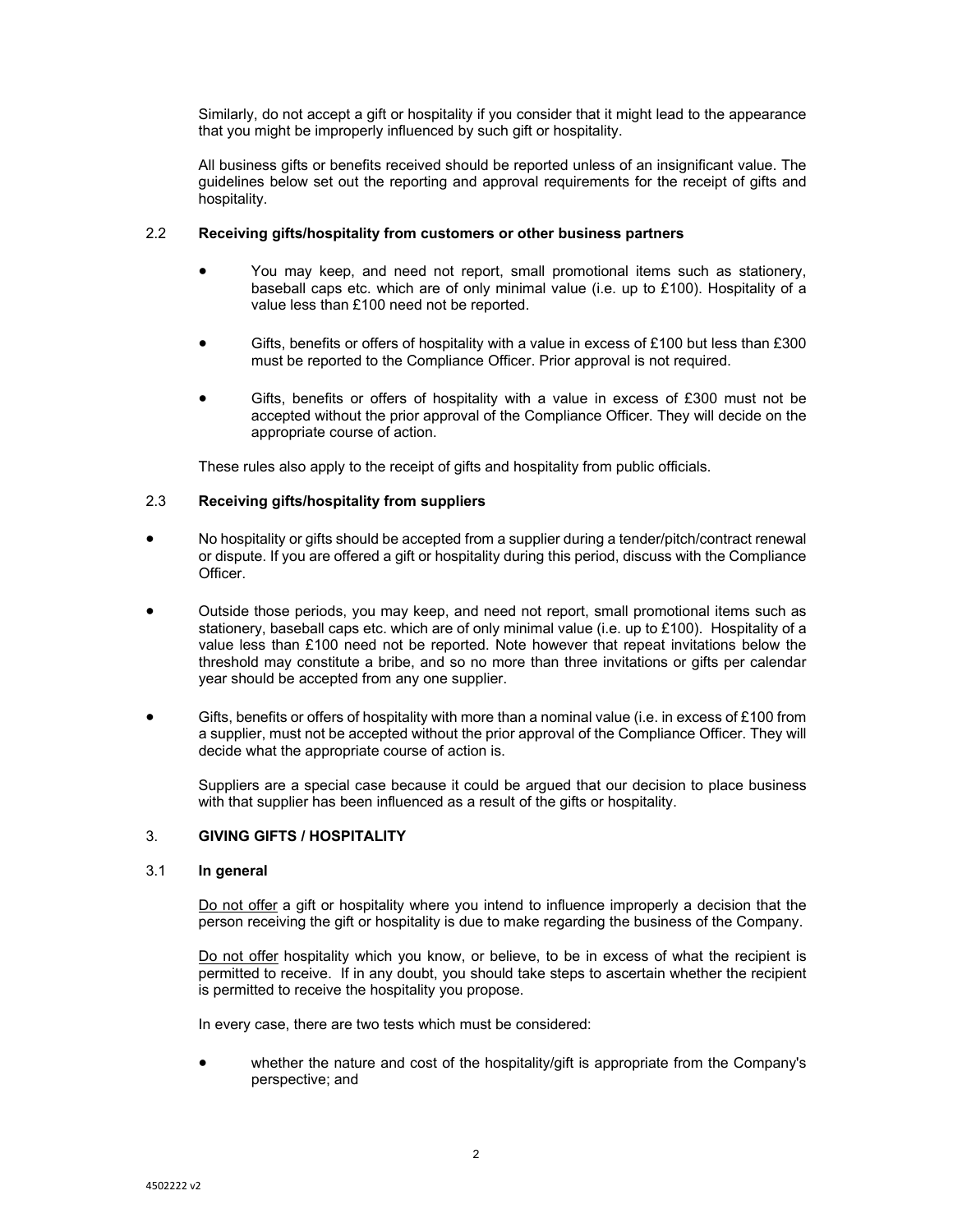whether the company employing the individual recipient (rather than the individual recipient) would think it appropriate that we are entertaining/giving a gift to its representative in this manner.

The points set out below are intended to help you apply these two tests. Any gift, benefit or hospitality that does not satisfy both of these tests could be misinterpreted and could damage the Company's reputation. We must not, for instance, do anything which could be interpreted by an organisation as encouraging an individual from that organisation to breach his/her corporate responsibilities. Disregard of this guidance will therefore be treated as a serious matter.

- Whenever planning hospitality or the giving of a gift, you should always assume that your expenses claim will be questioned and you should consider whether there is anything about the claim which would make you feel awkward. If there is, you should not proceed without checking with the Compliance Officer.
- Do not provide hospitality unless an individual from the Company is also present. An exception to this is where travel and/or accommodation expenses are being provided to an individual for the purposes of his or her attendance at a Company corporate event, or in order to view the Company factories or other facilities for promotional purposes. Reporting and approval requirements must still be complied with.
- Do not entertain at venues or events which are sexually explicit or which could be considered racially, ethnically or religiously offensive.
- Be aware when planning hospitality that some activities may appeal more to one group of people than another (for example on gender, age or racial grounds). Care should be taken not to exclude people on these grounds.
- Hospitality should not be excessive e.g. overly expensive wines should be avoided.
- You must not entertain an individual in a manner which his/her employer might consider inappropriate. Employers will have differing perspectives on this, depending on the relevant country, the market sector and perhaps whether it is a public or private organisation. If the employer might consider your hospitality inappropriate, you might well be putting the individual you are entertaining in an awkward position when he arrives at the event and appreciates the extent of the hospitality. By way of example, it is not unusual for some organisations to prohibit receipt of items such as the following:
	- airline tickets;
	- ground transport with a value above a token sum;
	- overnight accommodation/holidays;
	- seasonal gifts (such as hampers/wine etc);
	- any ticket to a sporting or cultural event with a face value of more than £250 or local currency equivalent.
- Where hospitality comprises more than one element (such as dinner and then the theatre) they are likely to be treated by a client organisation as one item, with the combined value putting your guest over his/her permitted limit.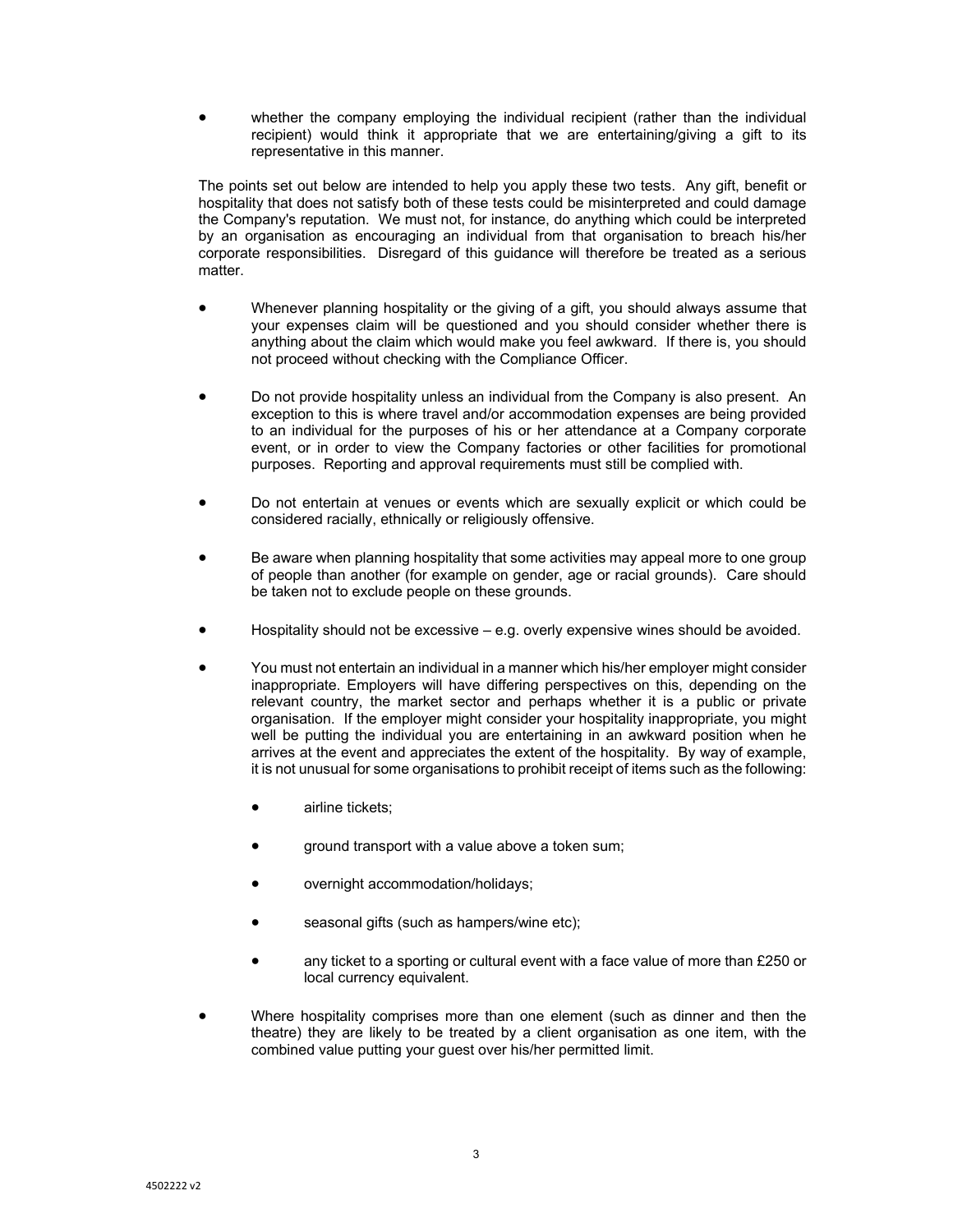If in doubt when planning hospitality/gifts, you should contact the intended recipient to make sure you will not be putting him/her in a difficult position, and that the hospitality will not cause him/her to be in breach of the policy that applies to him/her.

### 3.2 **Giving gifts/hospitality to customers and other business partners**

- Gifts or benefits (not hospitality) should not be given to customers to whom we are pitching, with whom we are negotiating a contract or contract renewal, or with whom we are in dispute without approval from the Compliance Officer.
- Gifts or benefits (not hospitality) to customers with a value below  $£100$  (except when pitching etc) do not need approval or reporting.
- Gifts or benefits (not hospitality) to customers with a value in excess of £100 but less than £300 must be reported to the Compliance Officer.
- Gifts or benefits (not hospitality) to customers with a value in excess of £300 must be approved in advance by the Compliance Officer.
- Hospitality to customers to whom we are pitching, with whom we are negotiating a contract or contract renewal, or with whom we are in dispute should be limited to courtesy tea and coffee at meetings unless approved by the Compliance Officer.
- Hospitality to customers with a value below £300 does not need approval (except when pitching etc). It should be reported to the Compliance Officer.
- Hospitality to customers with a value in excess £300 (calculated per head, per event) must be approved in advance by the Compliance Officer. If an event unexpectedly goes over this limit, it should be reported afterwards to the Compliance Officer.
- If the customer is a public sector body, including a state-owned company, you should comply with the rules below on giving gifts/hospitality to public officials.

# 3.3 **Giving gifts/hospitality to suppliers**

- Gifts to suppliers with a value below £100 do not need to be approved.
- Gifts to suppliers with a value over £100 but below £300 must be reported to the Compliance Officer in advance.
- Gifts to suppliers with a value over £300 must be approved by the Compliance Officer.
- Hospitality to suppliers with a value below £100 need not be approved.
- Hospitality to suppliers with a value over £100 but below £300 must be reported in advance to the Compliance Officer.
- Hospitality to suppliers with a value over £300 requires approval from the Compliance Officer.

# 3.4 **Giving gifts/hospitality to public officials**

Anti-bribery legislation imposes different rules for public officials. As public officials are likely to be subject to public scrutiny, they are often governed by their own strict internal rules, or by local legislation.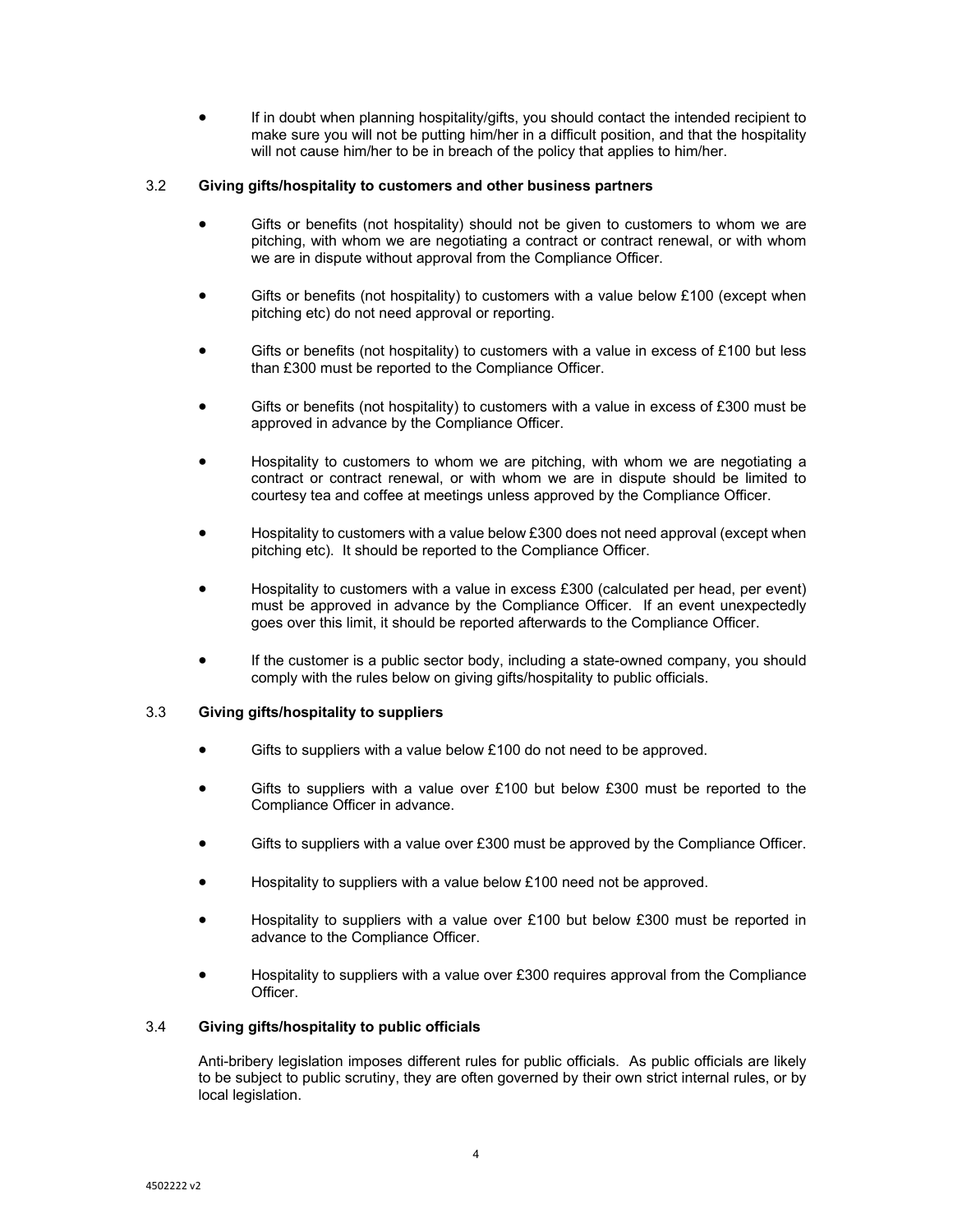No gifts or hospitality should be given to public officials without approval from the Compliance Officer. Public officials include any officer acting on behalf of a government entity (federal, state or local) and employees of state-owned companies.

The only exception to this prohibition is that ordinary courtesy hospitality of nominal value only, e.g. tea and coffee, or a sandwich lunch at a business meeting, may be offered to public officials when hosting a meeting, without prior approval.

If you are in doubt about whether someone is a public official, contact the Compliance Officer. Further information can be found in the Company's Anti-Bribery and Corruption Policy.

# 4. **CONDUCT WHEN ENTERTAINING**

When you are entertaining on behalf of the Company, you are expected to maintain very high standards of personal behaviour. You must maintain a professional approach when entertaining. For example:

- you must not drink too much, or encourage anyone else to do so;
- you must arrive promptly at the event and not leave early;
- you should avoid controversial comments which could be considered offensive on subjects such as politics, religion, race, gender or sex; and
- when part of a larger group, you should mingle with the guests rather than stay with your colleagues.

# 5. **CONTACTS**

If you have any queries relating to the acceptability of a business gift, please speak to the Compliance Officer.

| <b>POLICY OWNER</b>   | The Company owns this Policy               |
|-----------------------|--------------------------------------------|
| APPROVAL              | This Policy has been approved by the Board |
| <b>IMPLEMENTATION</b> | The Compliance Officer is responsible for  |
|                       | ensuring that the Company's governance     |
|                       | structures and procedures are adequate to  |
|                       | meet the requirements of this Policy       |
| DATE APPROVED         | November 2018                              |
| EFFECTIVE DATE        | November 2018                              |

#### 6. **DEFINITIONS**

"**Company**" means Cobra Resources plc.

"**Compliance Officer**" means the Chief Financial Officer of the Company.

"**Policy**" means this policy on gifts and hospitality.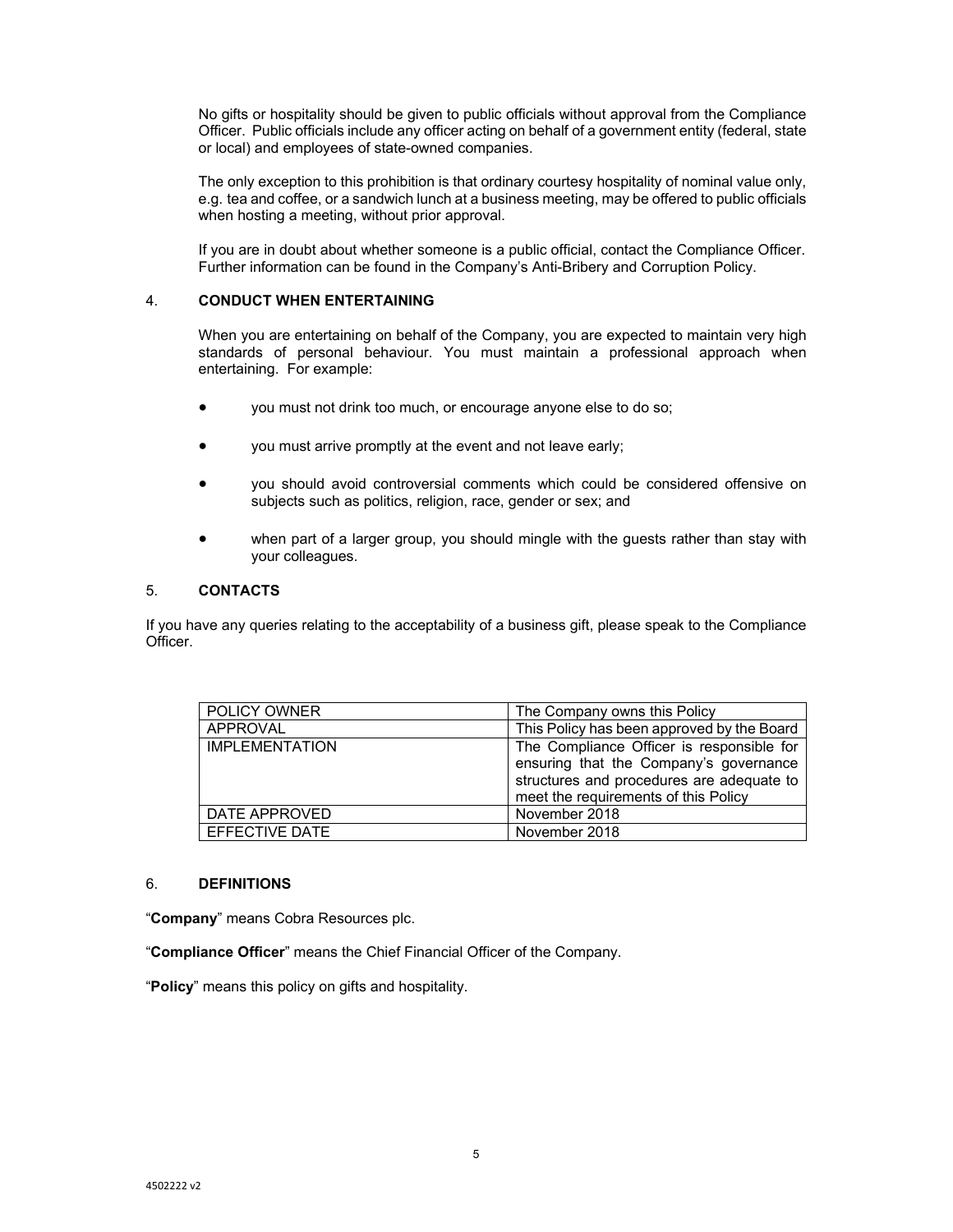# **ANNEX 1 SUMMARY OF GIFTS AND HOSPITALITY LIMITS**

| <b>SUPPLIERS</b>                                                                                                        |                                                                                                                                                |
|-------------------------------------------------------------------------------------------------------------------------|------------------------------------------------------------------------------------------------------------------------------------------------|
| of hospitality FROM<br>Gifts/offers<br>suppliers<br>involved in tender process, contract renewal or<br>contract dispute | Do not accept - discuss with CO                                                                                                                |
| Gift/offers of hospitality FROM suppliers with a<br>value below £100 (except when in tender etc, see<br>above)          | Accept without approval or reporting. Not more<br>than 3 invitations or gifts should be accepted from<br>any one supplier in any calendar year |
| Gifts/offers of hospitality FROM suppliers with a<br>value over £100 (except when in tender etc, see<br>above)          | Obtain approval from CO                                                                                                                        |
| Gifts TO suppliers with a value below £100                                                                              | No approval required                                                                                                                           |
| Gifts TO suppliers with a value over £100 but<br>below £300                                                             | Report to CO                                                                                                                                   |
| Gifts TO suppliers with value over £300                                                                                 | Obtain approval from CO                                                                                                                        |
| Hospitality <b>TO</b> suppliers with value below £100                                                                   | No approval required                                                                                                                           |
| Hospitality TO suppliers with a value over £100<br>but below £300                                                       | Report to CO                                                                                                                                   |
| Hospitality TO suppliers with value over £300                                                                           | Obtain approval from CO                                                                                                                        |

| <b>CUSTOMERS</b><br>&<br><b>OTHER</b><br><b>BUSINESS</b><br><b>PARTNERS</b>                                            |                                                   |
|------------------------------------------------------------------------------------------------------------------------|---------------------------------------------------|
| Gifts/offers of hospitality FROM customers with a<br>value below £100                                                  | Accept without reporting or approval              |
| Gifts/offers of hospitality FROM customers with a<br>value over £100 but below £300                                    | Report to CO (no approval required)               |
| Gifts/offers of hospitality FROM customers with a<br>value over £300                                                   | Obtain approval from CO                           |
| Gifts <b>TO</b> customers to whom we are tendering, or<br>with whom we are negotiating or are involved in<br>a dispute | Do not offer gifts without prior approval from CO |
| Gifts $TO$ customers with a value below £100<br>(except when tendering etc, see above)                                 | No approval or reporting required                 |
| Gifts TO customers with a value over £100 but<br>below £300 (except when tendering etc, see<br>above)                  | Report to CO                                      |
| Gifts <b>TO</b> customers with a value over £300                                                                       | Obtain approval from CO                           |